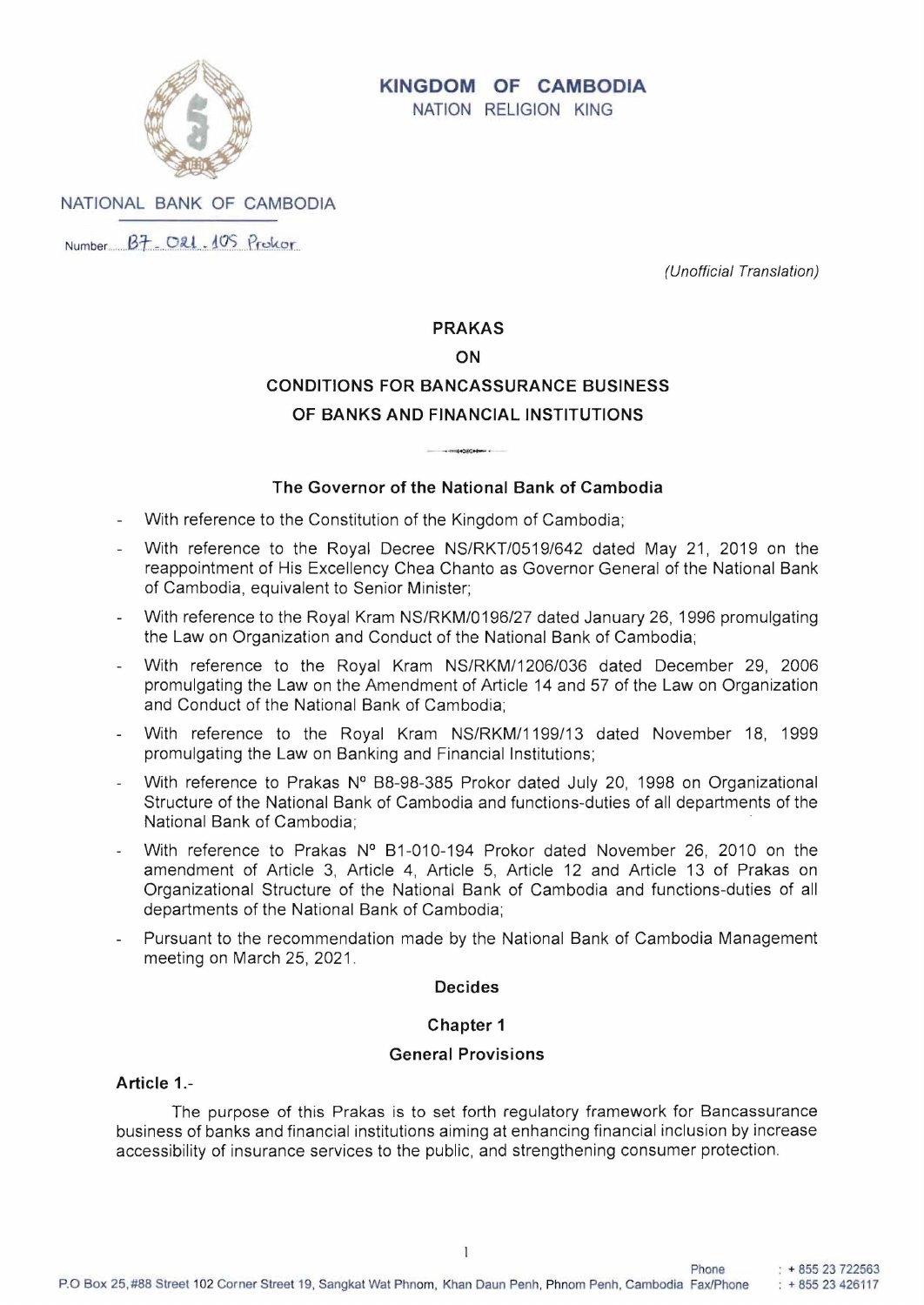# Article 2.

This Prakas is applicable for all banks and financial institutions under the National Bank of Cambodia's (NBC) supervisory authority hereinafter referred to as "Institution".

#### Article 3 -

For the purpose of this Prakas, the following terms are defined as follow:

- Bancassurance refers to a mechanism by which the Institution and insurers collaborate to distribute and market insurance products through Institution network.
- Bancassurance Business refers to provision of insurance products by Institution on behalf of an insurer without involving any products development. Institution is allowed to undertake either referral model or corporate agency model, of which the Institution could get commission but no risk participation.
- Insurer refers to life insurer, general insurer, micro insurance company, and reinsurance company, obtaining an insurance license from the competent authority.
- Bancassurance Agreement refers to a legal contract between the Institution and the insurer.
- Referral model refers to the Institution referring its consumers to its insurer partner without involving in selling the products on its own.
- Corporate agency model refers to the Institution using its own sales force to market and sell insurance products.

#### Chapter 2

#### Eligibility Criteria

#### Article 4.

Institution which intends to engage in Bancassurance business shall have the following qualifications:

- a) Obtain prior approval (no objection letter) from the NBC;
- Have good financial conditions and strong corporate governance as NBC at least for the last three consecutive years; and
- c) Fully comply with prudential regulations of the NBC.

#### Article 5.

obtain prior approval from the NBC, the Institution shall submit application with following documents

- a) Board resolution approving the conduct of Bancassurance business which clearly identify the selected model either referral model or corporate agency model;
- b) Feasibility study and risk assessments on Bancassurance business, including risk mitigation and Bancassurance business operation in a prudent manner;
- c) Bancassurance business plan;
- d) Bancassurance agreement between the Institution and an insurer;
- e) Bancassurance business management policy and procedure including consumer complaint handling procedures and operational guidelines;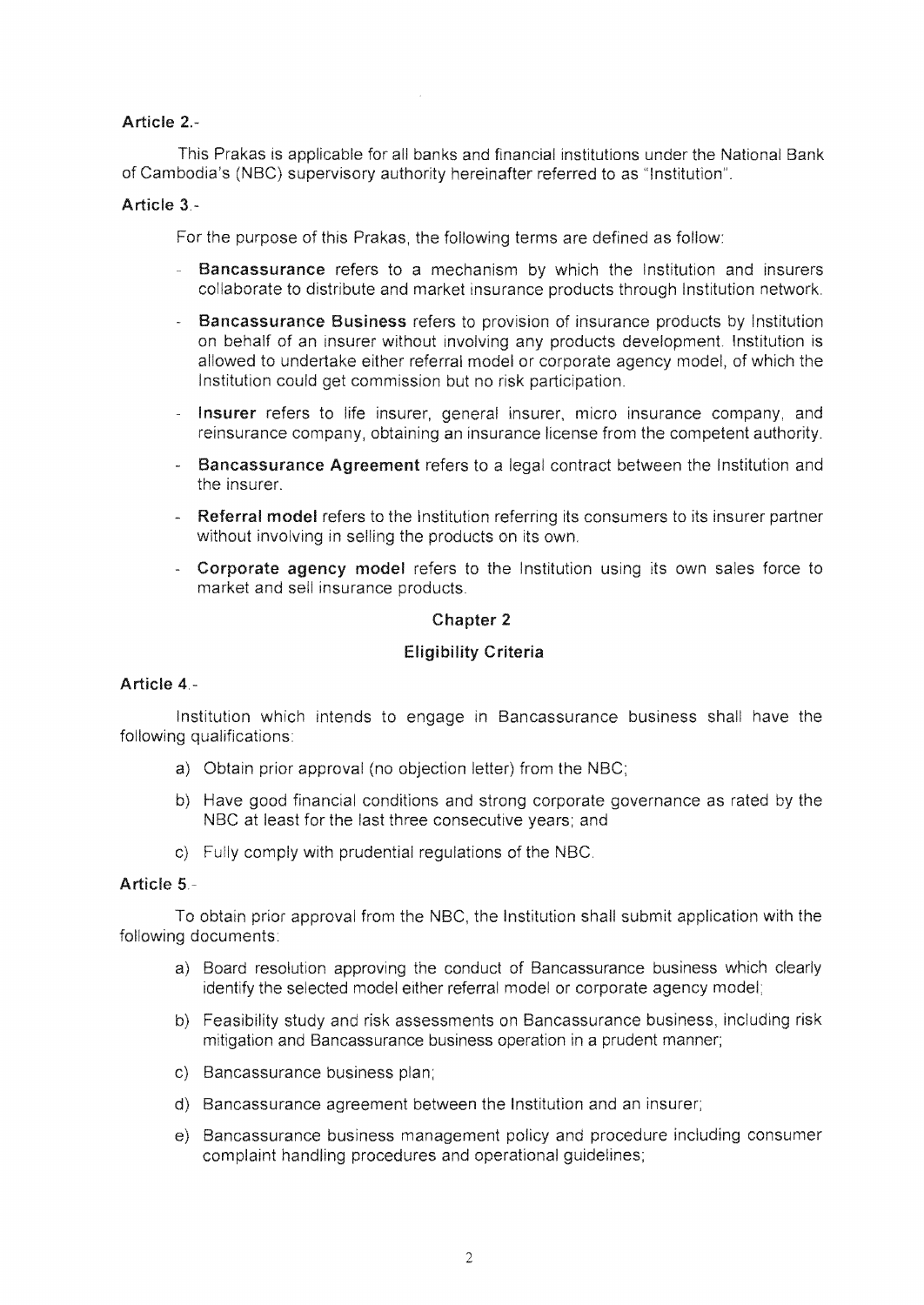- f) Audited annual reports, solvency report and liquidity report of the insurer; and
- g) Any other information the NBC may deem necessary.

# Article 6 -

The Institution may have Bancassurance agreement with up to 3 (three) insurers. The agreement shall include at a minimum the following requirements:

- a) Reciprocal obligations of the Institution and insurer; especially training obligation of the insurer to the Institution;
- b) The provision of consumer information, and arrangements for the collection and payment of insurance premiums;
- c) Performance based commission/remuneration for the Institution including rate and structure of the commission/remuneration;
- d) The claims handling process and the consumer protection mechanism; and
- e) Statement of no linkage between the provision of banking services and insurance products offered by the Institution, aiming at avoiding banking business being contaminated by any risks which may arise from insurance business.

# Article 7.-

The NBC shall notify in writing of its decision to the Institution whether to grant approval or not within 3 (three) months from the receipt of full application. The NBC's approval is valid for 3 (three) years and can be renewed. Institution shall apply for renewal at least 3 (three) months before expiry of the approval date.

#### Article 8.

The Institution approved to act as corporate agent shall pay annual fee before January 15 of each year as follow:

- For headquarter: KHR 4,000,000 (four million riels)
- For each branch: KHR 2,000,000 (two million riels)

The Institution that has granted approval within the year, shall pay annual fee as follow:

- Quarter 1: Pay in full
- Quarter 2: Pay for three quarters
- Quarter 3: Pay for two quarters
- Quarter 4: Pay for one quarter

#### Chapter 3

#### Operational Requirement and Consumer Protection

## Article 9.

The Institution shall put in place operational guidelines to conduct Bancassurance business and shall ensure that:

- a) staff are well-trained and capable of explaining clearly the key attributes of the insurance products to consumers;
- b) consumers shall not be coerced or persuaded to buy any insurance products;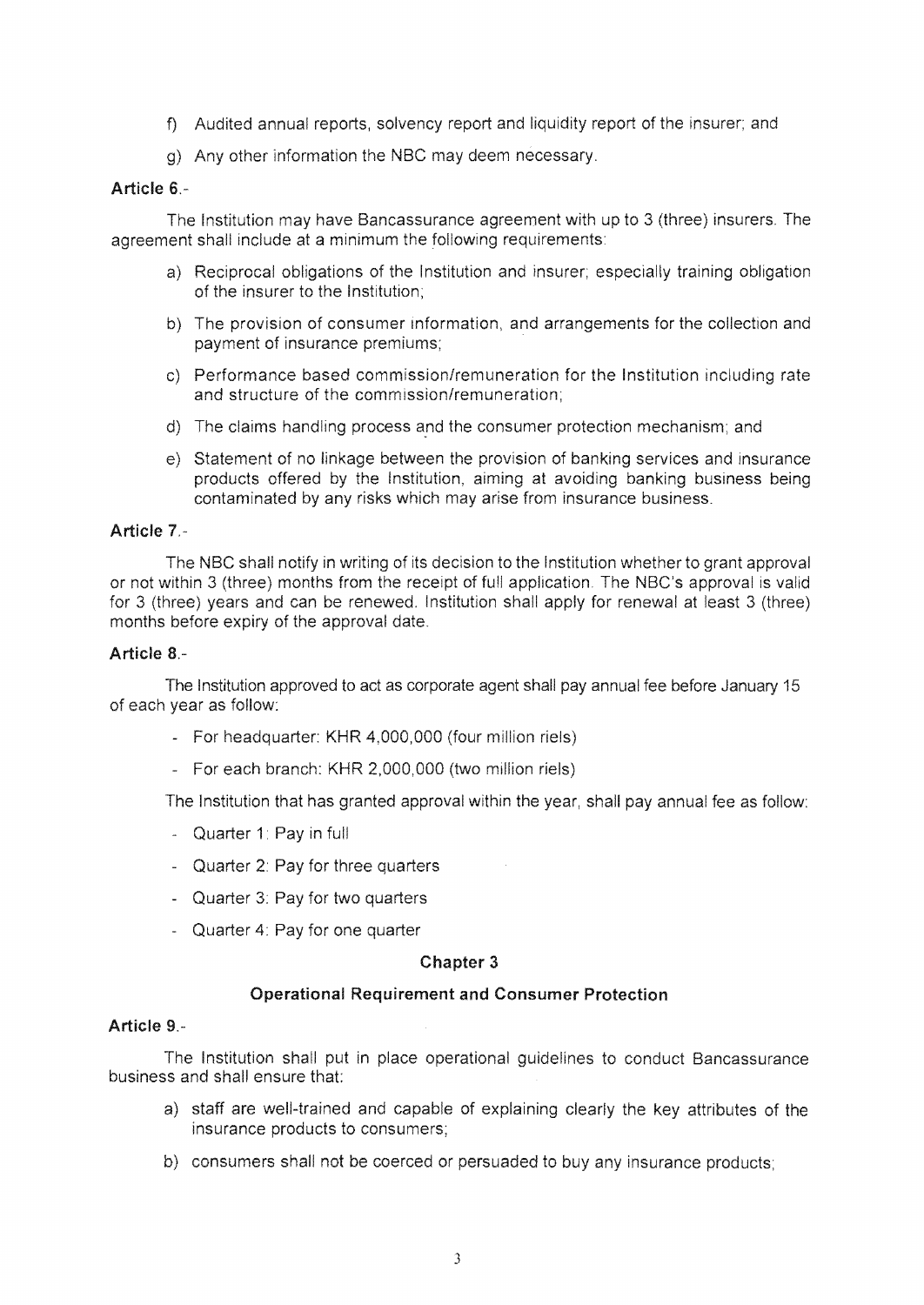- c) premium is not directly debited from the consumer's bank account without prior consent or written agreement from consumer;
- d) Institution shall clearly inform the consumer that the Institution does not underwrite the risk or act as an insurer. The insurance product and payment of claims shall wholly be the insurer's responsibility; and
- e) Separated consumer protection mechanism and an appropriate complaints resolution relating to insurances shall be put in place to effectively implement

In case the Institution acts as a corporate agent, the Institution shall:

- a) designate a qualified officer and adequate staff to handle all operations and solve all matters related to Bancassurance;
- b) have a separated unit and system that equip with an appropriate Chinese Wall between Bancassurance business and the Institution; and
- c) indicate to consumer the insurance products premium to be charged by the insurer.

#### Article 10.

For the purposes of ensuring consumer protection, the Institution shall ensure that:

- no infringement on consumer right to use any other Bancassurance agent or to directly deal with an insurer;
- b) no misrepresentation or misleading statements on the policy benefits to the prospective consumer by the staff who sell the insurance products;
- c) all data and information of the consumer are kept confidential;
- d) no arbitrary charges and/or additional terms and conditions other than those imposed by the insurer; and
- e) the Institution and the insurer shall not use name, logo, trademark, commercial advertisement or other words leading to the confusion that the Institution and the insurer are the same company.

#### Article 11.

The Institution shall submit quarterly reports to the NBC no later than the 15<sup>th</sup> day of the first month of the next quarter as follow:

- Report on the performance of the Bancassurance business (Number of policies issued, premium, commission, etc.); and
- Financial report, solvency report, and liquidity report of the insurer.

The Institution shall submit audited annual report of the insurer to the NBC no later than April 10.

# Article 12.

The Institution shall maintain adequate record and data on Bancasurrance business and be available upon the NBC's request.

The Institution shall inform the NBC immediately regarding any amendment, renewal, or termination of the Bancassurance agreement.

The Institution shall inform the NBC immediately of pertinent issues and concerns encountered in carrying out the Bancassurance business that would impact to the Institution.